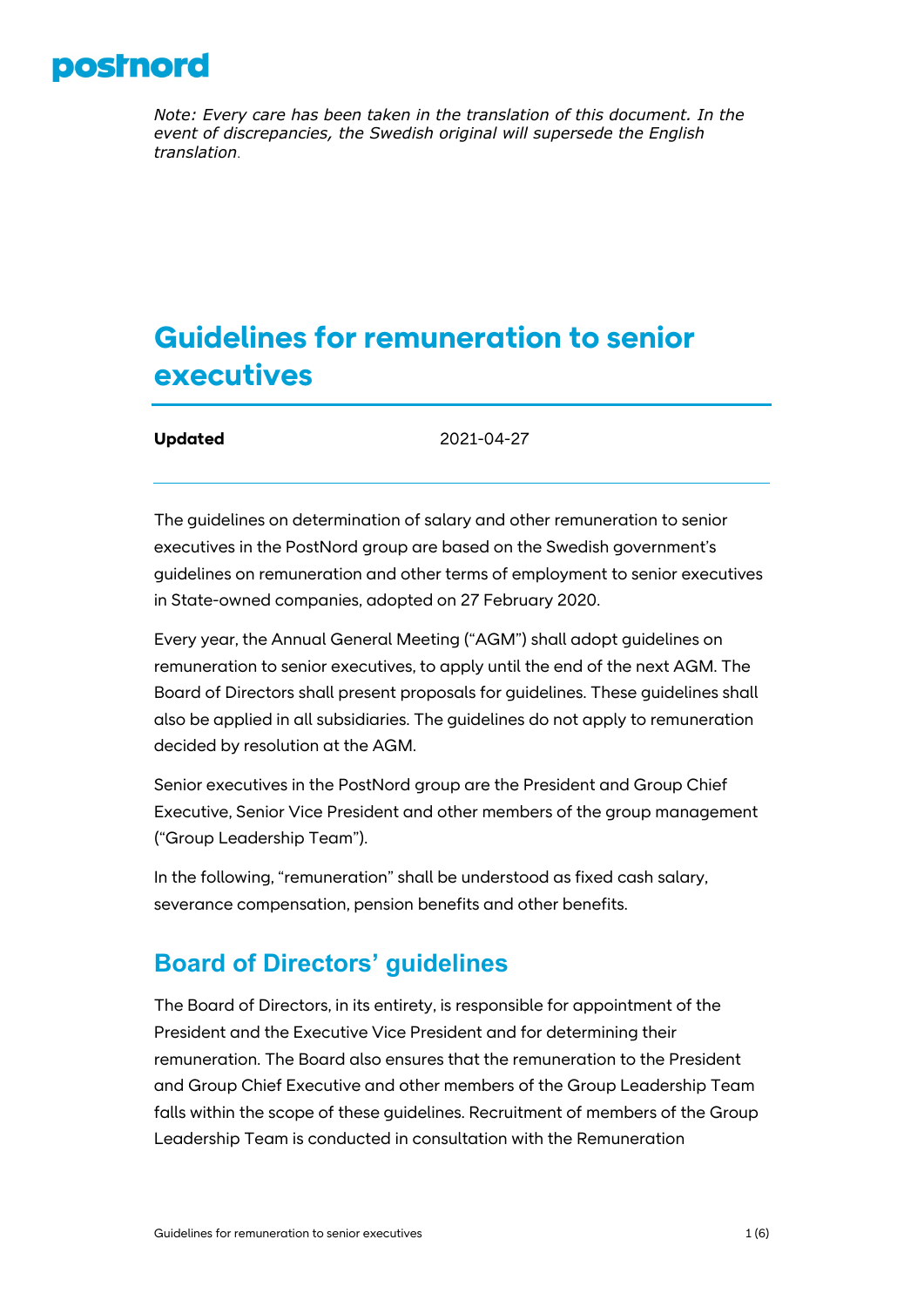#### **postnord**

Committee via the Chairman of the Board and the President and Group Chief **Executive.** 

The Board has established a Remuneration Committee. The Committee's tasks include preparing the Board's decision on proposed guidelines on remuneration to senior executives. The Board shall draw up proposals for new guidelines every year and shall present such proposals to the AGM for adoption. The guidelines shall apply until new guidelines are adopted at the AGM. The Remuneration Committee shall also monitor and evaluate implementation of the guidelines on remuneration to senior executives and applicable remuneration structures and remuneration levels in the Company. The members of the Remuneration Committee are independent of the Company and the Company's management. During the Board's discussion of decisions on remuneration-related issues, the President and Group Chief Executive and other members of the Group Leadership Team are not present to the extent they are concerned by the issues discussed.

The Board ensures that the remuneration is competitive without being paysetting by having data for market salary comparison obtained for such issues. Before any decision on particular remuneration is taken, a document in writing shall be obtained showing the cost to the employer. In preparing the Board's proposals for these remuneration guidelines, salary and employment conditions for the Company's employees have been taken into account by including information on employees' total remuneration, the components of that remuneration and on the increase and rate of increase in the remuneration over time as part of the Remuneration Committee's and the Board's supporting documentation for evaluating the reasonableness of the guidelines and the restrictions that follow from them.

Earlier agreements entered into with senior executives that conflict with these guidelines should be renegotiated.

#### **Deviation from the guidelines**

The Board may resolve to deviate temporarily from the guidelines, in entirety or in part, should there be in any individual case particular reasons to do so and should a deviation be necessary in order to meet the Company's long-term interests, including its sustainability, or to ensure the Company's economic viability. As described above, the tasks of the Remuneration Committee include preparation for the Board's decisions on remuneration matters, which includes decisions on deviations from the guidelines. In such a case, the Board shall report the deviation and the reasons for such deviation.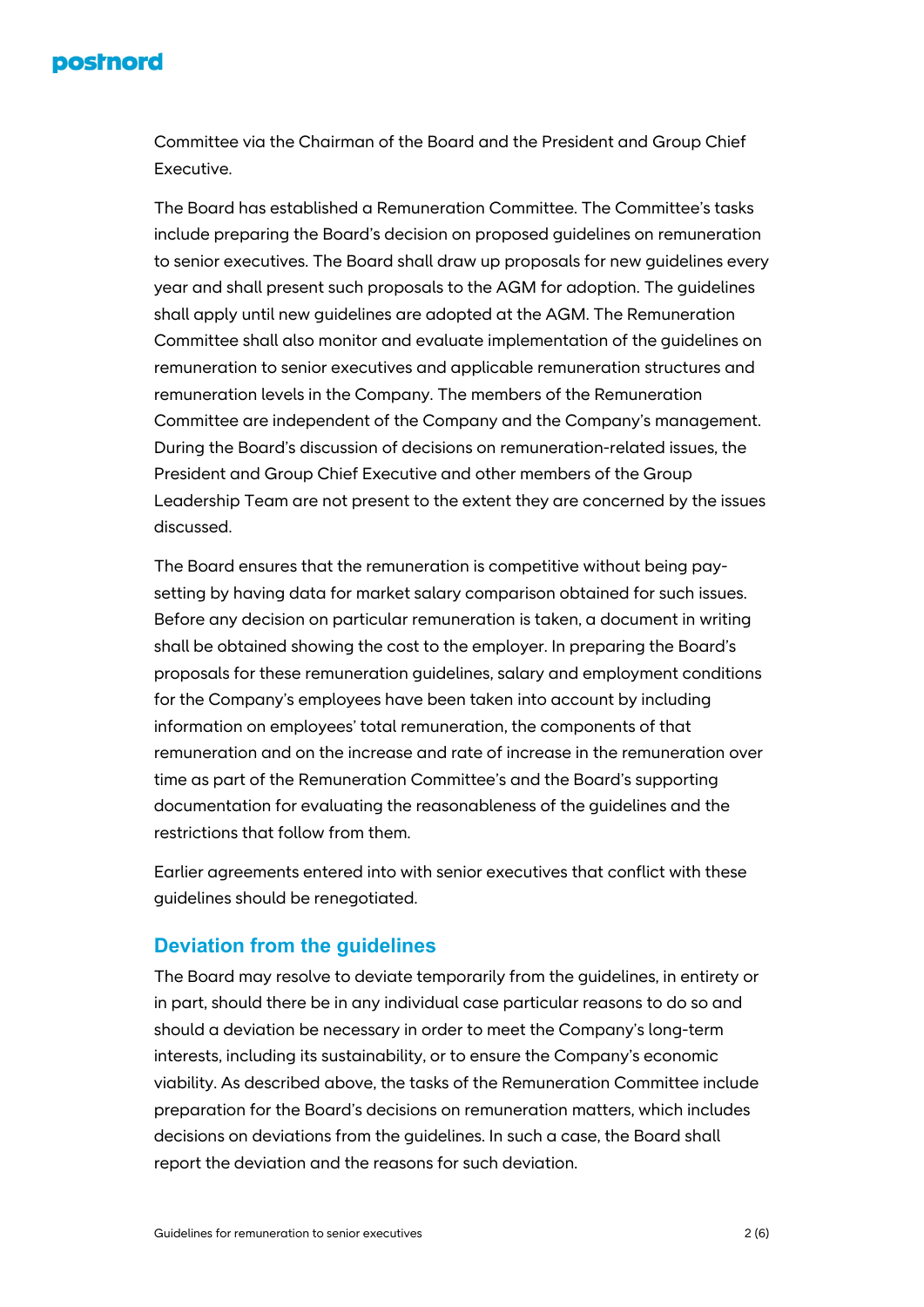

## **Principles of remuneration**

The guidelines serve to advance the Company's business strategy, long-term interests and sustainability. The Company's strategy in brief is as follows.

The guidelines serve to promote a sufficiently competitive level of remuneration to attract the right competence to lead the Company through the transformation that the Company faces, and to implement the more focused strategy "to win in parcels", and to ensure a "financially sustainable universal service in letter distribution". In addition, the Company's need to reduce its cost base should be taken into account, to ensure a competitive logistics company and maintain a financially sustainable letter business.

For further information on the Company's business strategy, see https://www.postnord.com/about-us/strategy

The total remuneration for executives shall at the same time be well-balanced, competitive, capped, reasonable and fit-for-purpose, and should be in keeping with sound ethics and a healthy corporate culture. The remuneration shall not be pay-setting relative to comparable enterprises, but shall be characterized by restraint. This shall also function as a guide to total remuneration to other employees, which the President and Group Chief Executive is required to report on annually to the Board.

Variable salary will not be paid to the senior executives. It is considered that the absence of variable salary, increases the incentive and creation for long-term sustainability and value.

#### **Pensions**

Individual premium-based pension plans are contracted for the President and Group Chief Executive and other senior executives of the PostNord group, employed in Sweden, with contributions not to exceed 30 percent of the fixed monthly salary. The required insurance policies are contracted within the scope of this premium. The retirement age for employees in Sweden is 65 years.

In the case of senior executives employed under Norwegian labor law, the collective bargaining pension plan for the Norwegian company applies, and the pension age is 65 years.

In the case of senior executives employed in Denmark, a pension corresponding to 10 percent of the agreed monthly salary is included. The retirement age is in line with Danish legislation.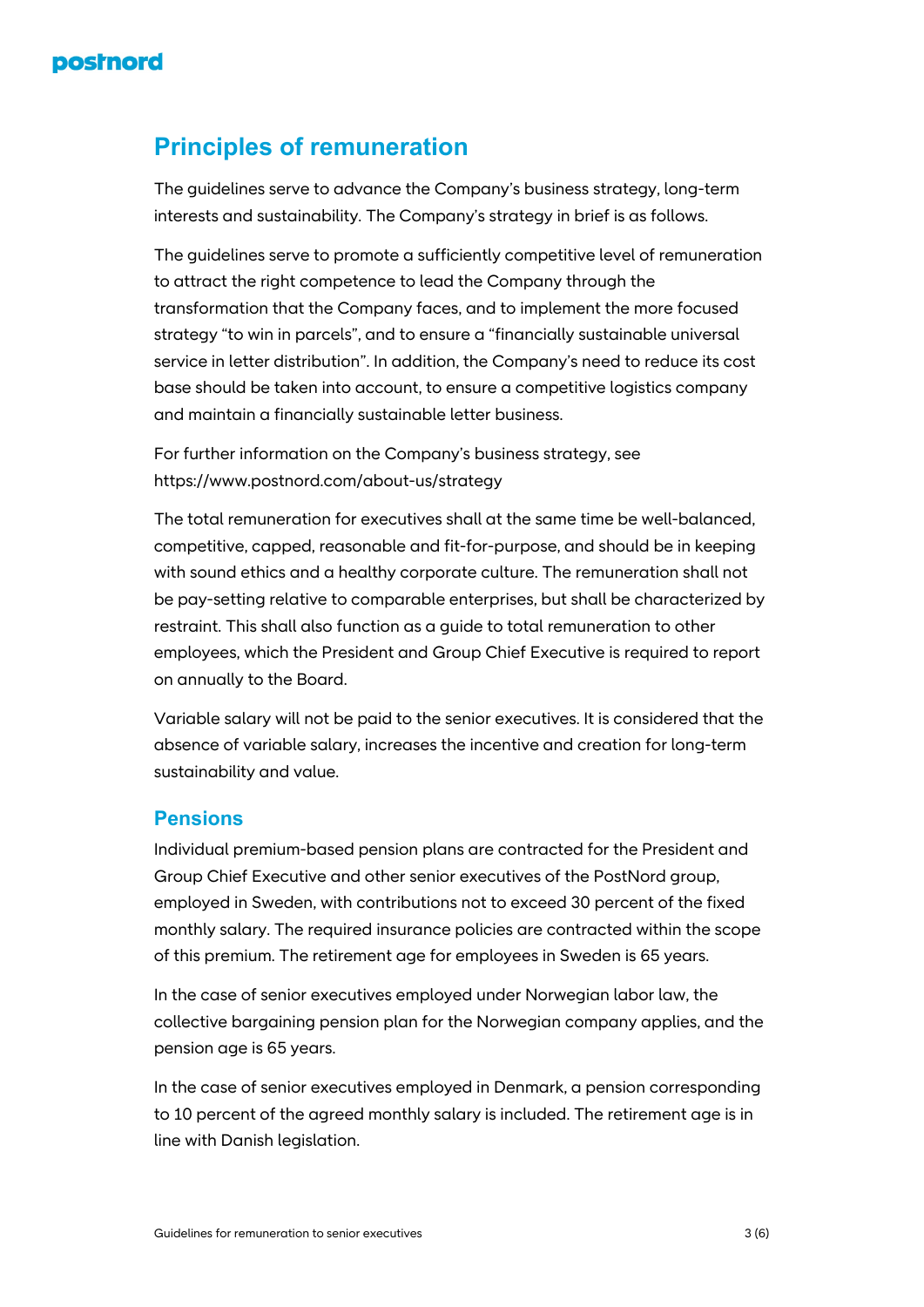

#### **Other benefits**

Other benefits may include, for example, health insurance and company car and employee housing benefits. Such benefits may amount to a total of no more than 5 percent of the fixed monthly salary.

Benefits paid for incapacity to work owing to illness shall correspond to levels applicable under collective bargaining agreements applied in the industry. Any increase in a collective bargaining health insurance plan above the salary level covered by collective bargaining agreements shall be in line with general practice in the market.

#### **Period of notice, severance compensation and anti-competition clause etc.**

In new employment contracts, the period of notice where the employment is terminated by the employer shall not exceed 6 (six) months.

Where the contract is terminated by the senior executive, the period of notice shall be 6 (six) months.

Where the employment is terminated by the employer, severance compensation may be due. The severance compensation shall guarantee the senior executive security over a transitional period. This may not exceed the equivalent of 12 (twelve) monthly salary payments, excluding the period of notice. This compensation shall be paid monthly and will be made up solely of the fixed monthly salary, excluding benefits.

If the employee takes up new employment, other additional salaried work or receives income from a business activity, the salary paid during the notice period and the severance compensation will be reduced by an amount corresponding to the new income. In the case of employment being terminated by the senior employee, no severance compensation will be due. Severance compensation equivalent to no more than 12 (twelve) monthly salary payments, excluding the period of notice, shall be paid until no later than the agreed retirement age and never longer than to the age of 65 years.

The Board shall be able, in accordance with the law or contractual provisions and subject to the limitations that may follow from such provisions, to withhold, in entirety or in part, salary during the period of notice and severance compensation, if before or during the severance period improprieties or omissions are discovered that may result in a criminal offence or a liability to pay damages.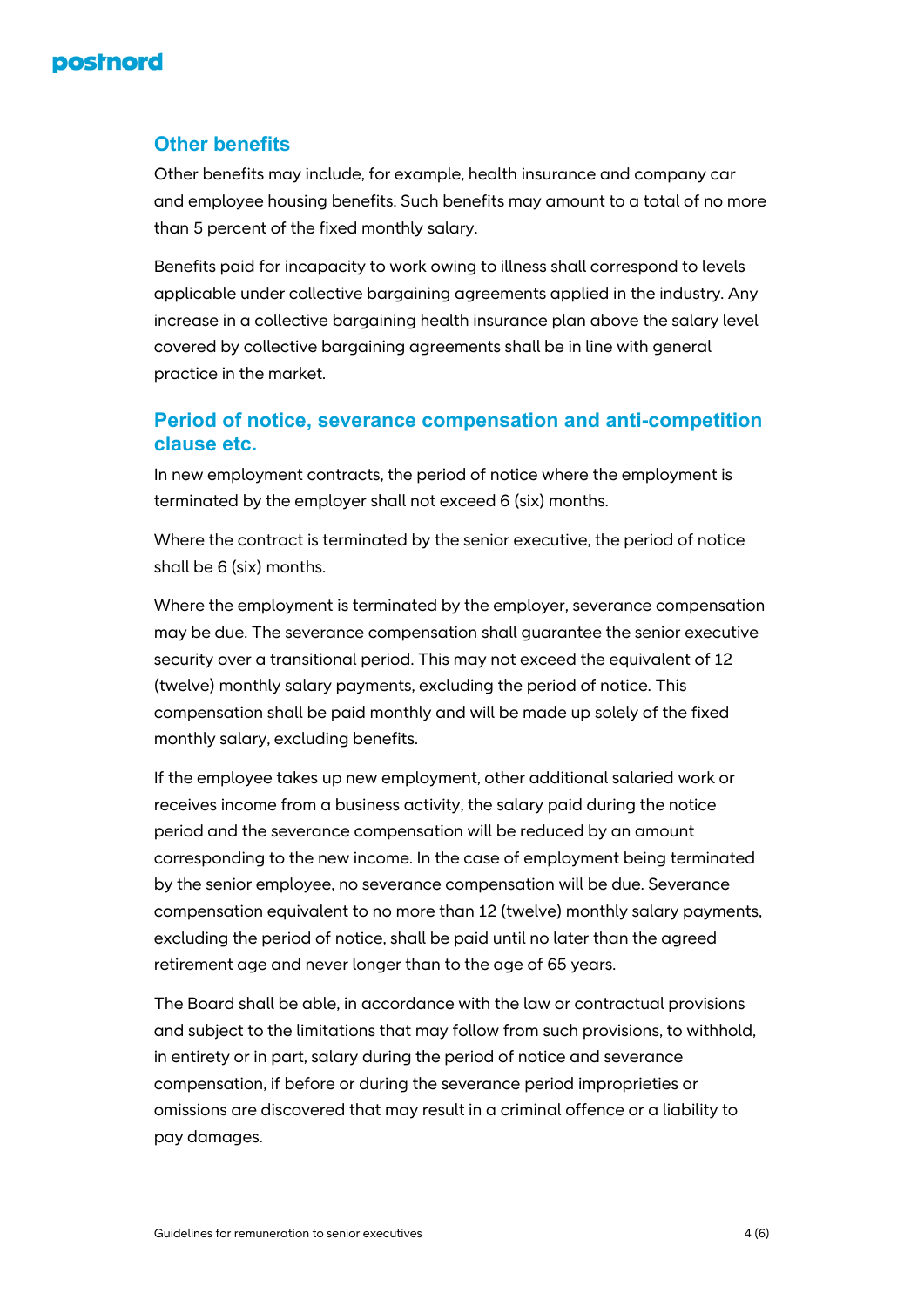### **postnord**

The employment contract should also include an anti-competition clause and a confidentiality clause that will continue to apply after the cessation of employment.

#### **Arbitration clause**

The employment contract shall include a clause to the effect that disputes arising from the contract will be settled in a general court of law.

Disputes in connection with senior executives who are employed in accordance with Danish labor law will be settled via arbitration.

#### **Report**

Remuneration to senior executives shall be accounted for in the same way as in listed companies. This means that the particular rules concerning accounting for remuneration to the senior executives that apply to listed companies and public limited liability companies shall be observed. The relevant rules are laid down above all in the Swedish Companies Act (2005:551) and the Swedish Annual Reports Act (1995:1554). In addition, the remuneration for each individual senior executive shall be accounted for separately in terms of fixed salary, benefits and severance compensation.

The Board shall report to the AGM as to whether the previously adopted guidelines have been observed and the reasons for any deviation. In addition, the Company's auditor shall prior to each AGM present a written and signed statement to the AGM as to whether the auditor considers that the guidelines applying since the previous Meeting have been followed or not. A remuneration report shall be presented to the AGM for approval and shall be kept available without charge on the Company's website for 10 (ten) days from the Meeting.

## **Hiring of a Director as a consultant by the Company**

Any assignment in which a Director or Deputy Director is hired as a consultant by the Company and thereby receives consulting fees in addition to the fee received as a Director shall be avoided. If this does nevertheless happen, the assignment must be assessed by the Board in each individual case, be clearly separable from regular Board activities, be limited in terms of time and be governed by a written agreement between the Company and the Director. In addition, in order to be approved, the consultancy assignment must not be equated with activities generally carried out by Directors and the nature of the consulting assignment must not result from the Director's normal assignment. If